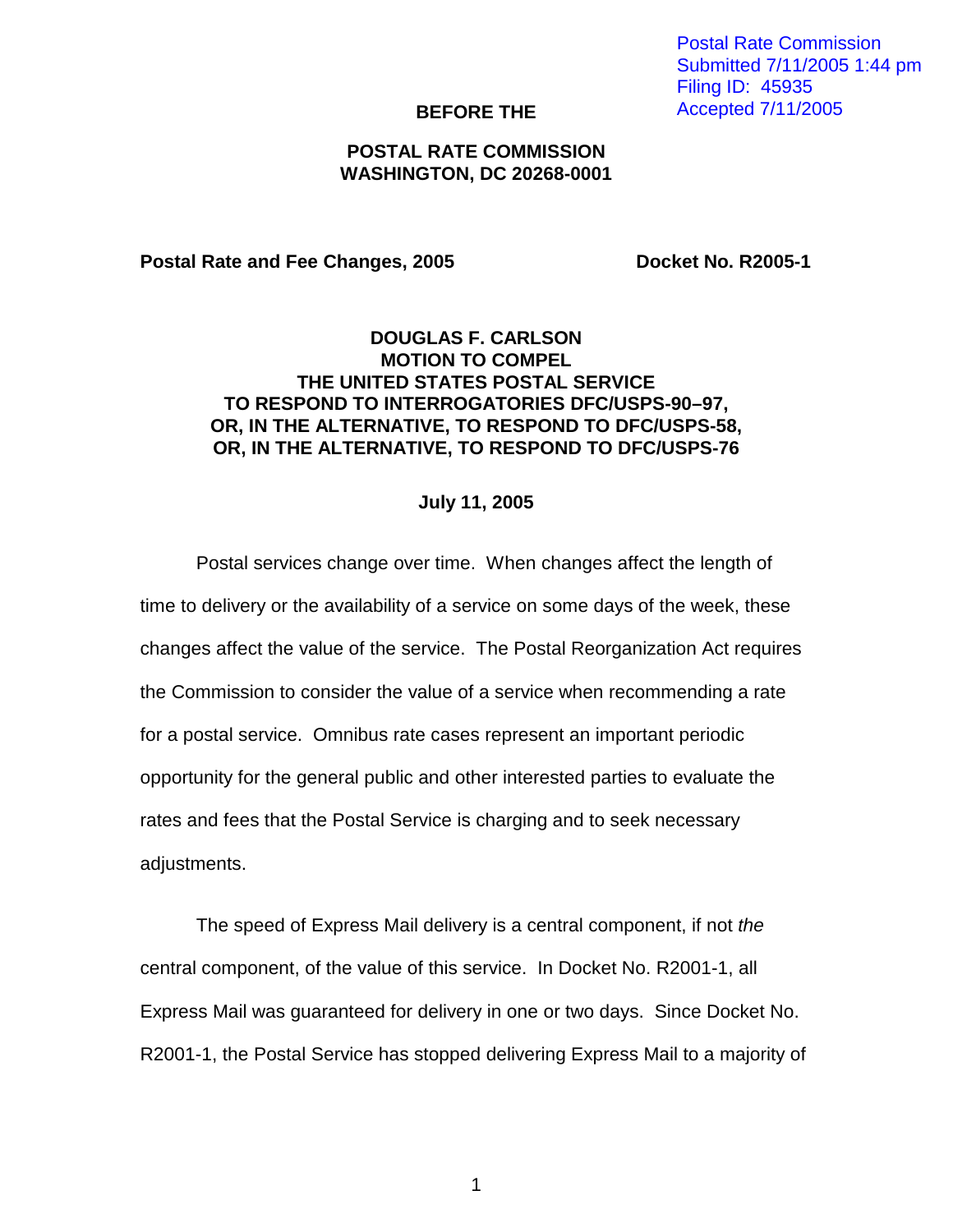ZIP Codes on Sundays and holidays. Express Mail sent to these locations now is guaranteed for delivery in two to four days, thanks to the Postal Service's invention of a new level of Express Mail service called "Second Delivery Day" a new service level that does not appear in the DMCS. Express Mail no longer is a service that provides delivery in one or two days to every address in the country, every day of the week. What, exactly, Express Mail service is now is an unanswered question.

The Postal Service has already provided the percentage of overall Express Mail volume that is guaranteed for delivery in one day, two days, three days, and four days. DFC/USPS-77. Fully 11 percent of Express Mail volume is guaranteed for delivery in three or four days. Id. One fundamental question remains: How does Express Mail service on Saturdays differ from the Express Mail service that the Postal Service provides on most weekdays? Since most of the three-day and four-day shipments are accepted toward the end of the week, and on Saturday in particular, a substantial proportion of Express Mail shipments accepted at the end of the week necessarily must be guaranteed for delivery in three or four days if three-day and four-day deliveries represent 11 percent of total volume across all days. These daily fluctuations in service levels affect the value of Express Mail service. If customers learn from past experience that Express Mail may be guaranteed for delivery in one to four days, with the guarantee varying by five-digit destination ZIP Code and even varying within a destination city, they may rely on Express Mail service less than they did when Express Mail was always guaranteed for delivery in one or two days. For

2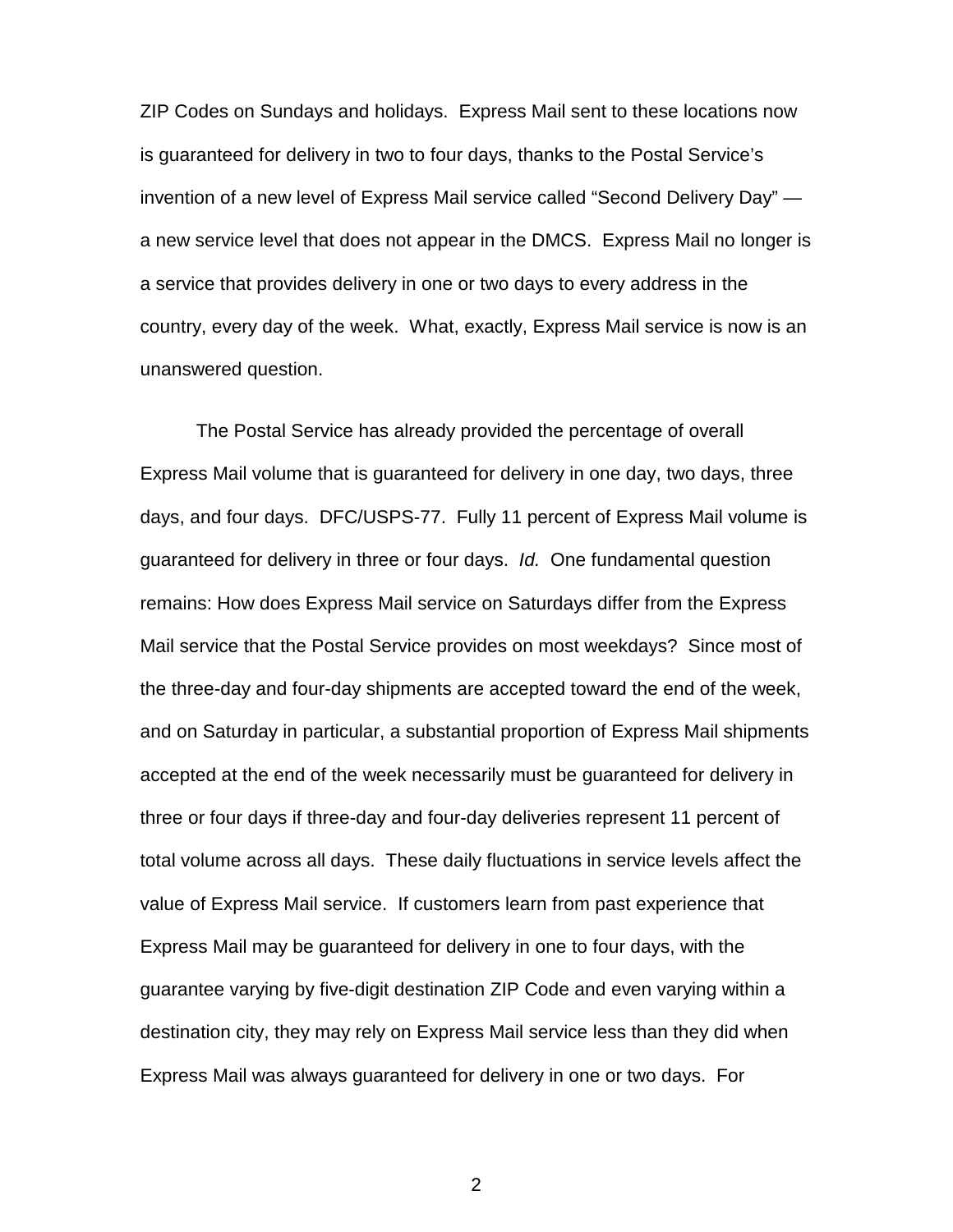example, if customers realize that half of Express Mail sent on Fridays will be guaranteed for delivery in three days and 90 percent of Express Mail sent on Saturdays will be guaranteed for delivery in two days, they may view Express Mail as having a lower value of service than if, on every day of the week, they could count on 90 percent of Express Mail volume being guaranteed for delivery in one day and 10 percent in two days.<sup>1</sup> Consistency in the level of service that customers can expect, as they plan their mailings, affects the value of service. Therefore, data revealing fluctuations in the level of Express Mail service throughout the week are relevant to the value of Express Mail service.<sup>2</sup>

Since May 19, 2005, I have been attempting to obtain information

describing the fluctuation in the level of Express Mail service provided to items

accepted on weekdays versus items accepted on Saturdays. I began by filing

interrogatory DFC/USPS-58, which stated:

 $<sup>1</sup>$  The percentage of Express Mail that is guaranteed for delivery in each number of days is a</sup> sufficient proxy for an individual customer's chance of receiving a particular service level for his shipment.

 $2$  In its opposition to my motion to compel a response to DFC/USPS-67, another interrogatory designed to explore weekly variations in Express Mail service, the Postal Service cited POR R2001-1/119 for the proposition that daily variations in Express Mail service "would not necessarily bear on the overall value of Express Mail service." Opposition of the United States Postal Service to Douglas F. Carlson Motion to Compel the United States Postal Service to Respond to Interrogatory DFC/USPS-67 at 3, filed July 5, 2005. This ruling is not dispositive of the current issue. First, the interrogatories at issue in Docket No. R2001-1 did not focus on the value of service of Express Mail based on the consistency or variability in the service guarantee provided throughout the week. At a fundamental level, the time-to-delivery guarantee of Express Mail is what the service is. Second, in Docket No. R2001-1, the Postal Service's service guarantees for Express Mail were fairly consistent throughout the week because all Express Mail was guaranteed for delivery in one or two days. Now, due to changes in the FedEx transportation network, the radius of Next Day Express Mail service on Saturdays has been substantially constricted, and most post offices do not deliver Express Mail on Sundays and holidays. Eleven percent of Express Mail is guaranteed for delivery in three or four days. Information on weekly variations in Express Mail service will contribute much more to the record in this docket than it might have in Docket No. R2001-1. The previous ruling must be interpreted in the context of the different factual circumstances of Docket No. R2001-1. Therefore, that ruling is inapposite.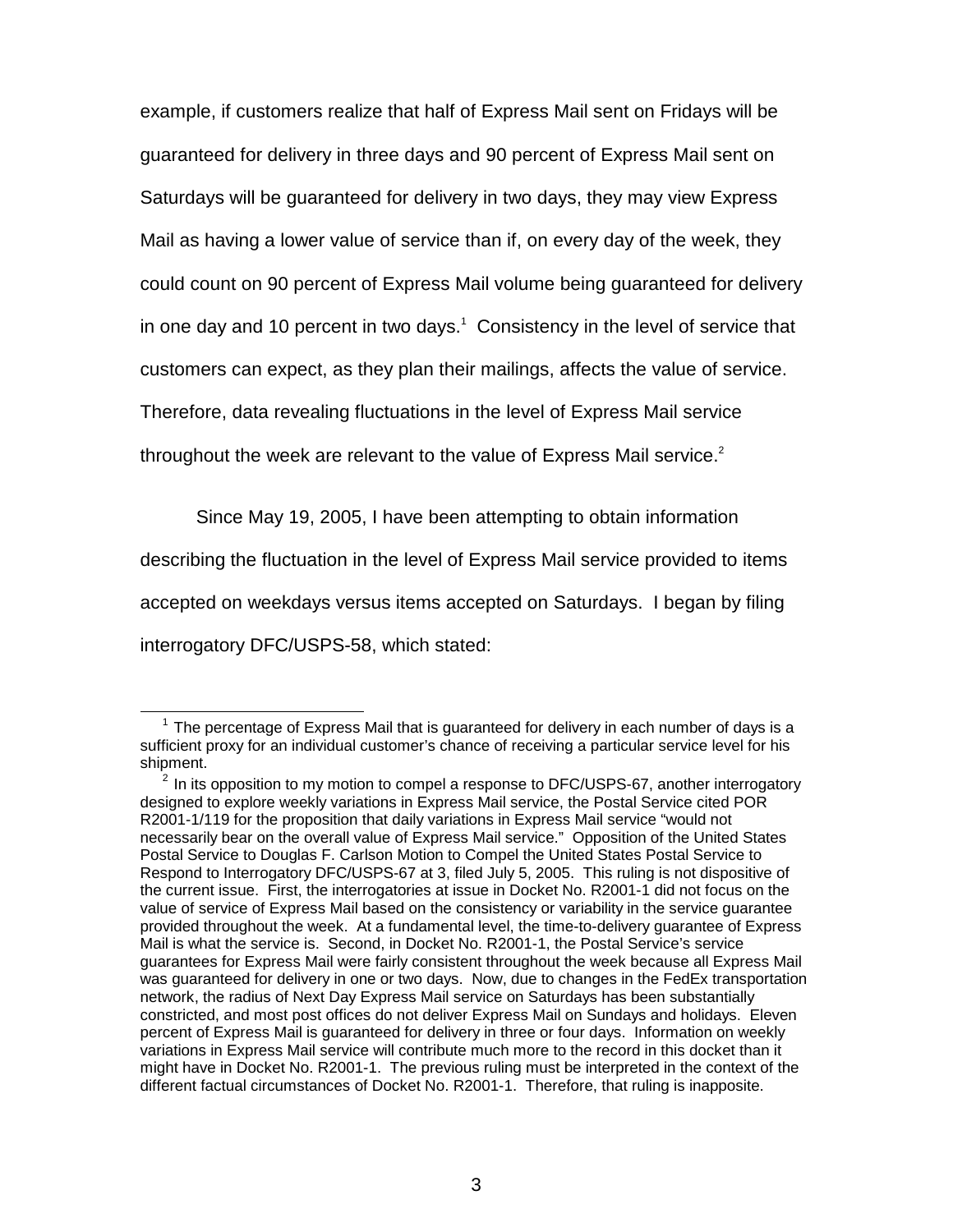Please refer to the response to DFC/USPS-13.

- a. For an average origin ZIP Code on a weekday mailing date that does not immediately precede a holiday, please provide the average number of ZIP Codes to which Next Day Service is available.
- b. For an average origin ZIP Code on a Saturday mailing date, please provide the average number of ZIP Codes to which Next Day Service is available.
- c. For an average origin ZIP Code on a weekday mailing date that does not immediately precede a holiday, please provide the average number of addresses to which Next Day Service is available.
- d. For an average origin ZIP Code on a Saturday mailing date, please provide the average number of addresses to which Next Day Service is available.

For this interrogatory, data for an average origin ZIP Code may be calculated by adding the number of ZIP Codes to which Next Day Service is available for each origin ZIP Code nationwide and then dividing this sum by the total number of ZIP Codes. If a different calculation is used to define an average origin ZIP Code, please explain the calculation.

On June 2, 2005, the Postal Service responded by professing an inability

to determine an "average origin ZIP Code" because local and network

transportation schedules change "continually" and "regularly." This response

was a flimsy excuse for refusing to provide information for a snapshot in time —

i.e., a particular date. Nonetheless, rather than moving to compel an answer, on

June 3, 2005, I filed interrogatory DFC/USPS-76. This interrogatory read:

Please refer to the response to DFC/USPS-58.

a. Please select a weekday between June 6, 2005, and June 17, 2005. For an average origin ZIP Code on the selected weekday, please provide the number of ZIP Codes to which Next Day Service is available.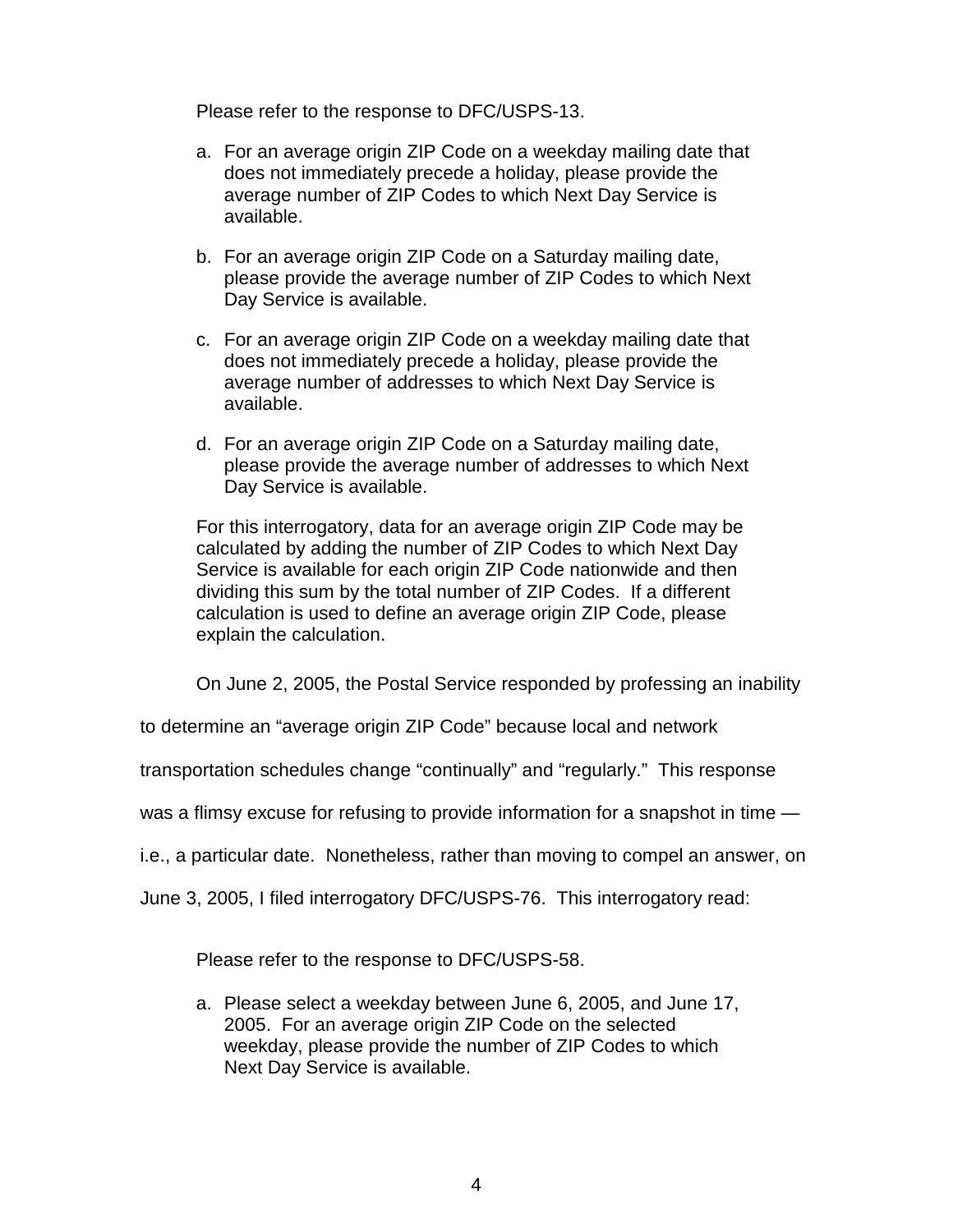- b. For an average origin ZIP Code on Saturday, June 11, 2005, or Saturday, June 18, 2005, please provide the number of ZIP Codes to which Next Day Service is available.
- c. Please select a weekday between June 6, 2005, and June 17, 2005. For an average origin ZIP Code on the selected weekday, please provide the number of addresses to which Next Day Service is available.
- d. For an average origin ZIP Code on Saturday, June 11, 2005, or Saturday, June 18, 2005, please provide the number of addresses to which Next Day Service is available.

For this interrogatory, data for an average origin ZIP Code may be calculated by adding the number of ZIP Codes (or addresses) to which Next Day Service is available for each origin ZIP Code nationwide and then dividing this sum by the total number of ZIP Codes. If a different calculation is used to define an average origin ZIP Code, please explain the calculation. If an average origin ZIP Code cannot be calculated, please provide the data for a typical or representative origin ZIP Code.

By focusing the Postal Service on a particular date, DFC/USPS-76 tried to help the Postal Service to understand that it could, in fact, calculate data for an "average origin ZIP Code" because transportation schedules would not be shifting during a particular day. Unfortunately, by referring back to the response to DFC/USPS-58, on June 17, 2005, the Postal Service once again professed an inability to perform the calculation, which clearly would have provided significant insight into the difference between Express Mail service on weekdays and on Saturdays. In its response to DFC/USPS-76, the Postal Service did, however, provide data for origin ZIP Code 10001, the post office in New York, New York, which happens to be one of the *least-representative* post offices in the country because the New York post office is located in the middle of the largest city in the country; therefore air-transportation constraints do not limit the availability of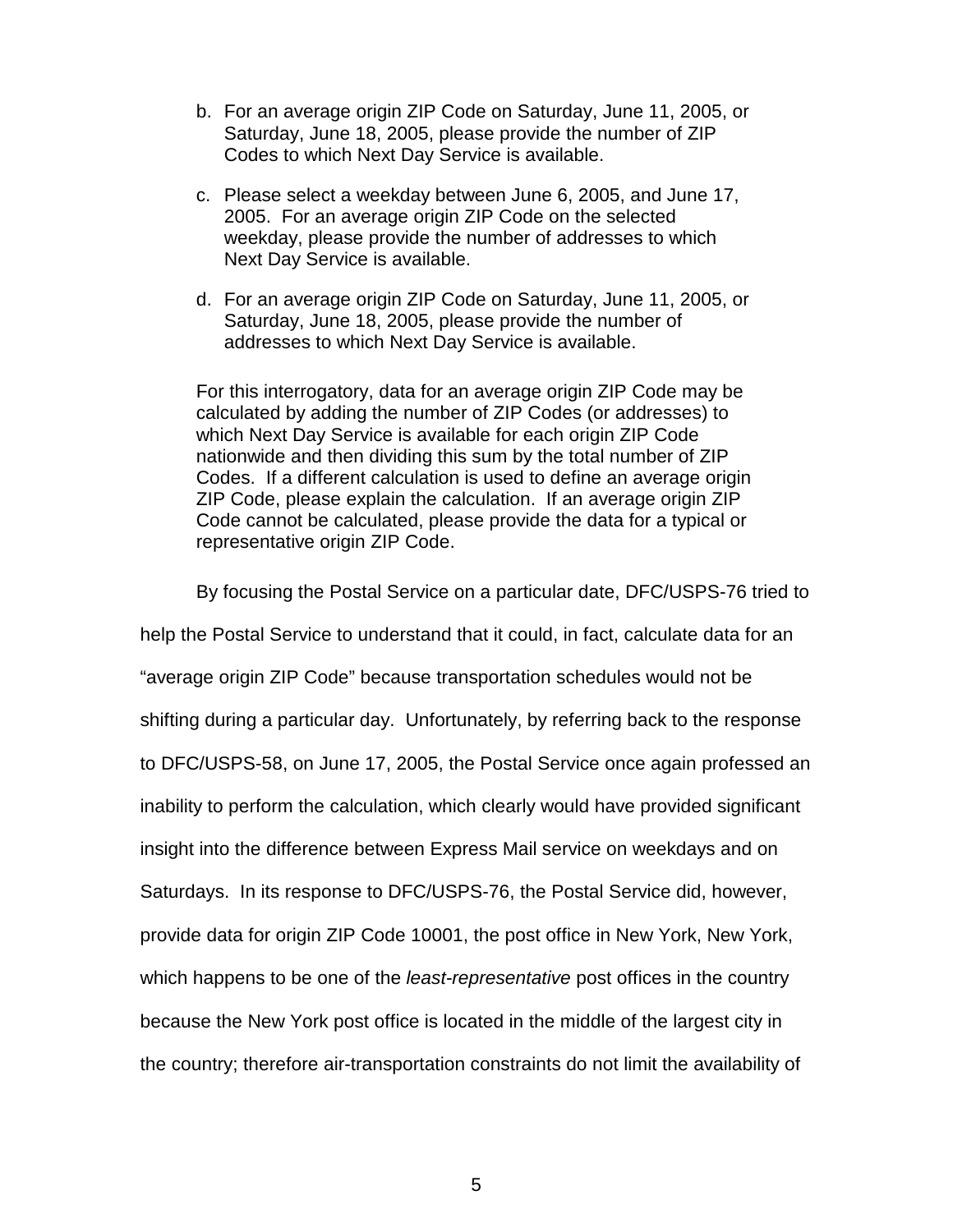Next Day Express Mail service on Saturday to New York, which has a huge number of addresses, and the greater Northeast Corridor. In contrast, the reach of Next Day Express Mail service on Saturdays in most other parts of the country is severely limited.

With the Postal Service refusing to provide information to create a nationwide picture of the difference in the availability of Next Day Express Mail service on weekdays versus Saturdays, on June 20, 2005, I filed interrogatories DFC/USPS-90–97 to obtain the data on Next Day Express Mail service for eight cities that, when taken together, arguably are representative of Express Mail service nationwide because they are geographically diverse, and some are urban and some are rural. Interrogatories DFC/USPS-91–97 appear as an appendix, but by way of example, interrogatory DFC/USPS-90 appears below:

Please refer to the response to DFC/USPS-76.

- a. Please select a non-holiday weekday between June 20, 2005, and July 5, 2005. For origin ZIP Code 94612 on the selected weekday, please provide the number of ZIP Codes to which Next Day Service is available.
- b. For origin ZIP Code 94612 on Saturday, June 25, 2005, or Saturday, July 2, 2005, please provide the number of ZIP Codes to which Next Day Service is available.
- c. Please select a non-holiday weekday between June 25, 2005, and July 5, 2005. For origin ZIP Code 94612 on the selected weekday, please provide the number of addresses to which Next Day Service is available.
- d. For origin ZIP Code 94612 on Saturday, June 25, 2005, or Saturday, July 2, 2005, please provide the number of addresses to which Next Day Service is available.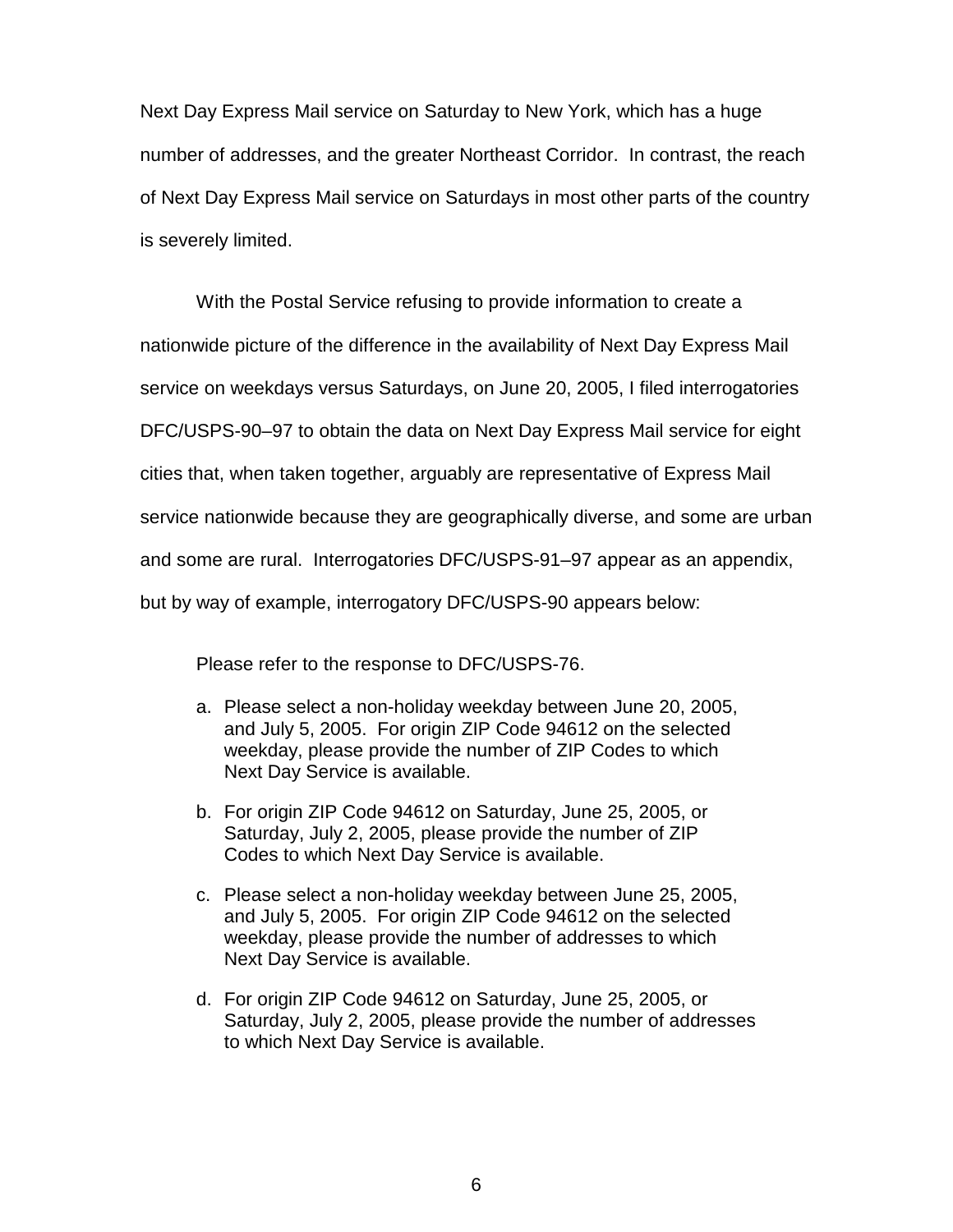The eight interrogatories seek data for Express Mail originating in the following cities:

| DFC/USPS-90 | Oakland, California   |
|-------------|-----------------------|
| DFC/USPS-91 | Atlanta, Georgia      |
| DFC/USPS-92 | Detroit, Michigan     |
| DFC/USPS-93 | Memphis, Tennessee    |
| DFC/USPS-94 | Boise, Idaho          |
| DFC/USPS-95 | Saint Louis, Missouri |
| DFC/USPS-96 | Chicago, Illinois     |
| DFC/USPS-97 | Sioux City, Iowa      |

The Postal Service objected on the grounds of relevance. $3$  As I have explained previously, the variance in the level of Express Mail service provided as the weekend approaches is relevant to the value of Express Mail service. By Saturday, Express Mail starts to look very much like Priority Mail and First-Class Mail, except for the multi-part mailing label and substantially higher rate. Participants must have an opportunity to argue that the value of Express Mail service has changed since Docket No. R2001-1, but they cannot advance this argument without access to data that the Postal Service controls. Data focusing on both ZIP Codes and addresses will be useful, as ZIP Codes and addresses provide different and important measures of the reach of Next Day Express Mail service.

<sup>&</sup>lt;sup>3</sup> Objection of the United States Postal Service to Interrogatories of Douglas F. Carlson (DFC/USPS-90-97, 99) ("Objection"), filed June 30, 2005.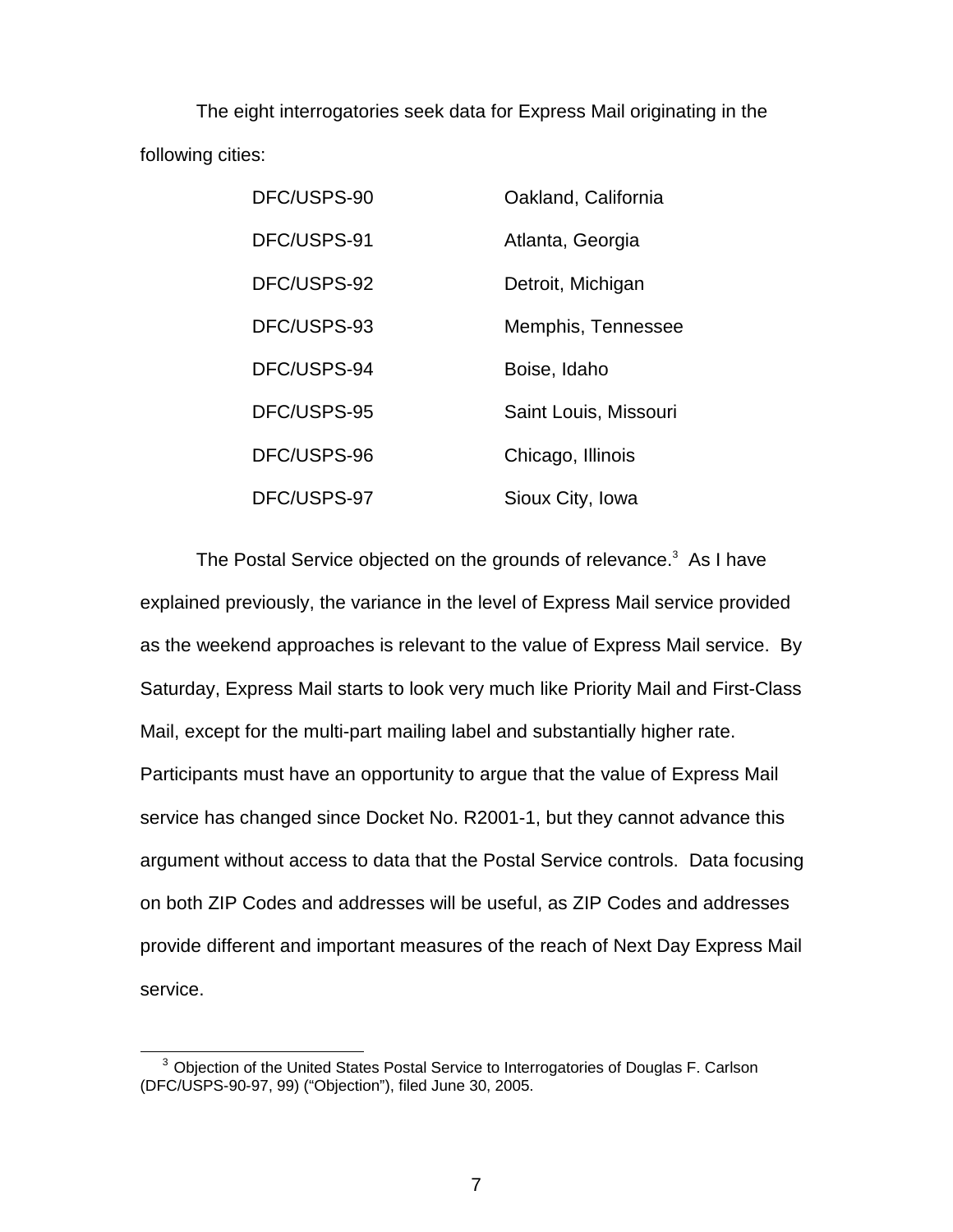In requesting data for eight specific cities, I must emphasize that I tried twice, in DFC/USPS-58 and DFC/USPS-76, to obtain the necessary data by submitting interrogatories designed to obtain truly representative nationwide data. The first time, the Postal Service feigned an inability to calculate the data. The second time, the Postal Service provided data for an unrepresentative post office. If the presiding officer is reluctant to compel the Postal Service to provide data for specific cities, I move in the alternative to compel the Postal Service to respond to DFC/USPS-58 or DFC/USPS-76, and I move for a waiver of the normal deadline to move to compel on the grounds that I initially submitted follow-up interrogatories in an attempt to clarify the issue and avoid the need to file a motion to compel.

The Postal Service also asserts that the interrogatories are objectionable as improper follow-up because I "easily could have asked for data for any of these ZIP Codes during the initial round of discovery." No Commission rule, however, limits follow-up interrogatories to only those interrogatories that a participant could have filed during the initial round of discovery. Although the Postal Service has been asserting this fallacious definition of follow-up interrogatories for several years, the Postal Service forgets that the presiding officer rejected this definition in POR R2000-1/79<sup>4</sup> at 2. The record is clear that I filed interrogatories DFC/USPS-90–97 after the Postal Service provided the information for the New York post office (ZIP Code 10001) in response to an interrogatory that requested data for a typical or representative post office. Since

8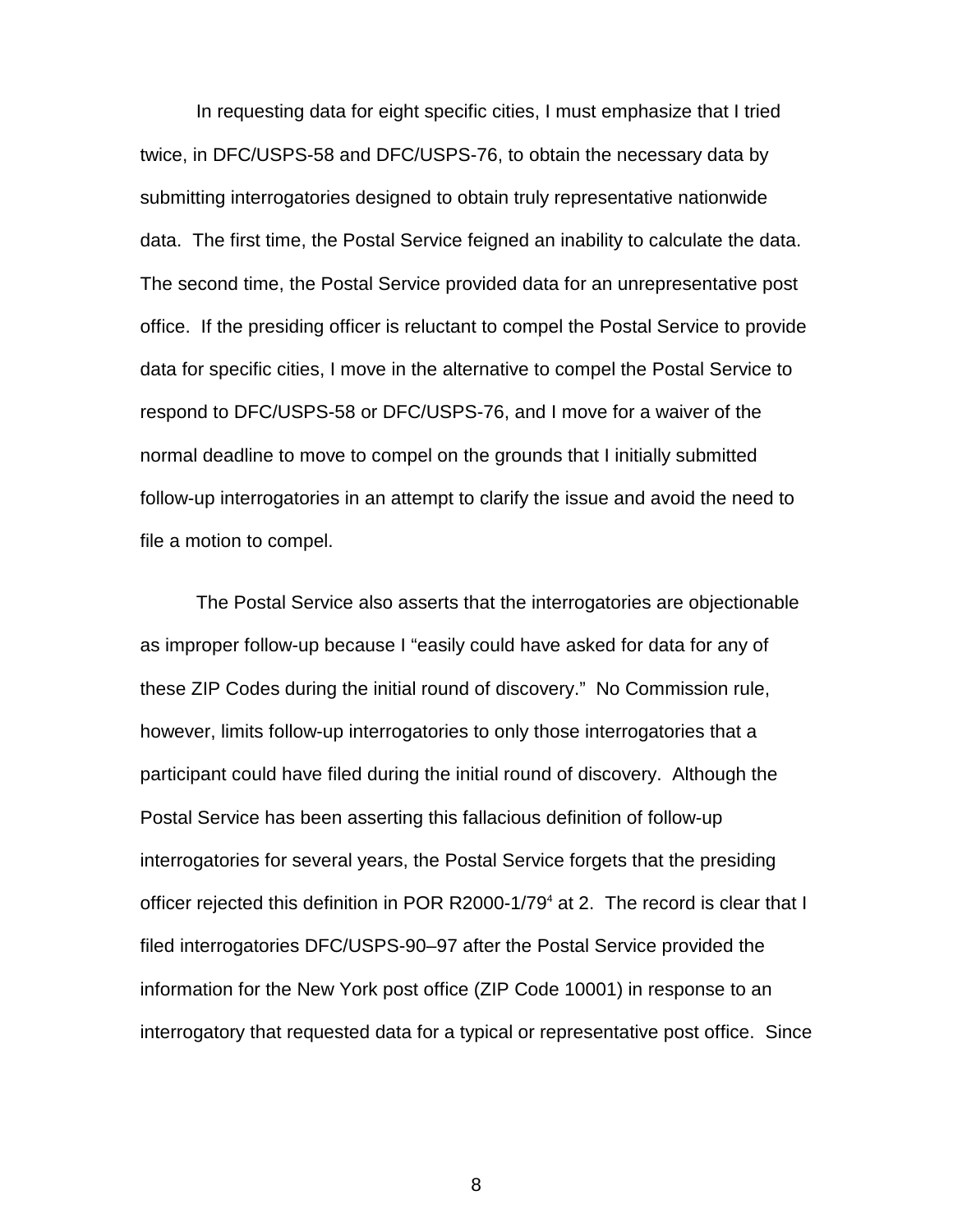Express Mail service originating from the New York post office is not representative of Express Mail service nationwide, and since the Postal Service declined to provide the representative data that I requested, my eight interrogatories seeking representative data constitute proper follow-up to DFC/USPS-76. While I theoretically could have filed DFC/USPS-90–97, as well as hundreds of other interrogatories, during the initial round of discovery, I chose to limit my interrogatories to those that were most reasonably calculated to lead to the discovery of admissible evidence. Interrogatories DFC/USPS-58 and DFC/USPS-76 reflect my discovery strategy, and the only reason why I did not file DFC/USPS-90–97 during the initial round of discovery is because I was trying to obtain the most-useful data in the least-burdensome way. Therefore, as was true in the circumstances leading to POR R2000-1/79, the Postal Service's claim that I should have filed these interrogatories sooner is "too subjective to be meaningful," see POR R2000-1/79 at 2, and does not state the correct test for follow-up interrogatories.

If the presiding officer compels the Postal Service to respond to DFC/USPS-90–97, the presiding officer should direct the Postal Service to choose new test dates in July or August if the Postal Service cannot obtain the information for dates that have since passed due to this discovery dispute.

<sup>4</sup> POR R2000-1/79, filed June 13, 2000.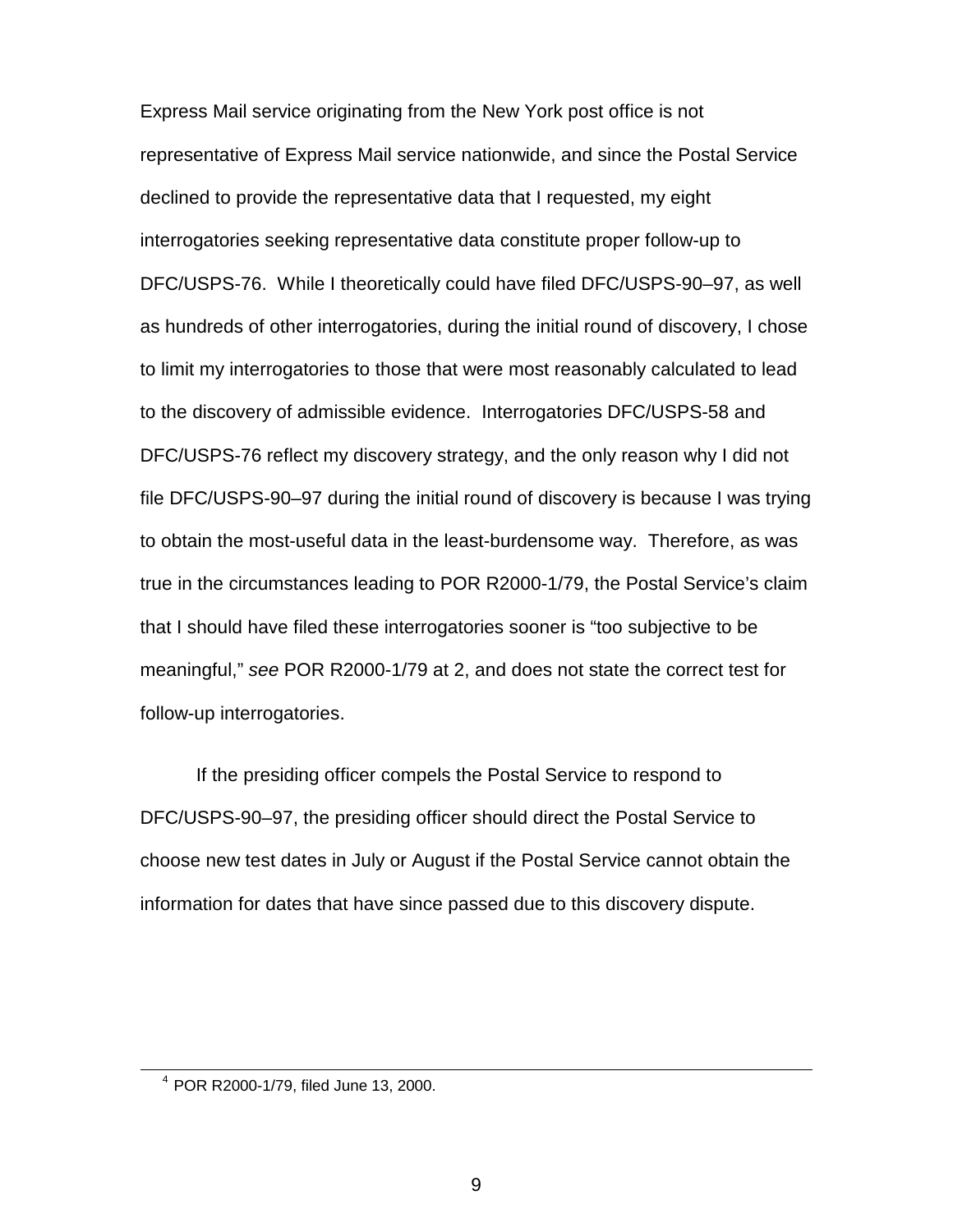For the reasons explain herein, I move to compel the Postal Service to respond to DFC/USPS-90–97 or, in the alternative, to respond to DFC/USPS-58 or DFC/USPS-76.

Respectfully submitted,

Dated: July 11, 2005 DOUGLAS F. CARLSON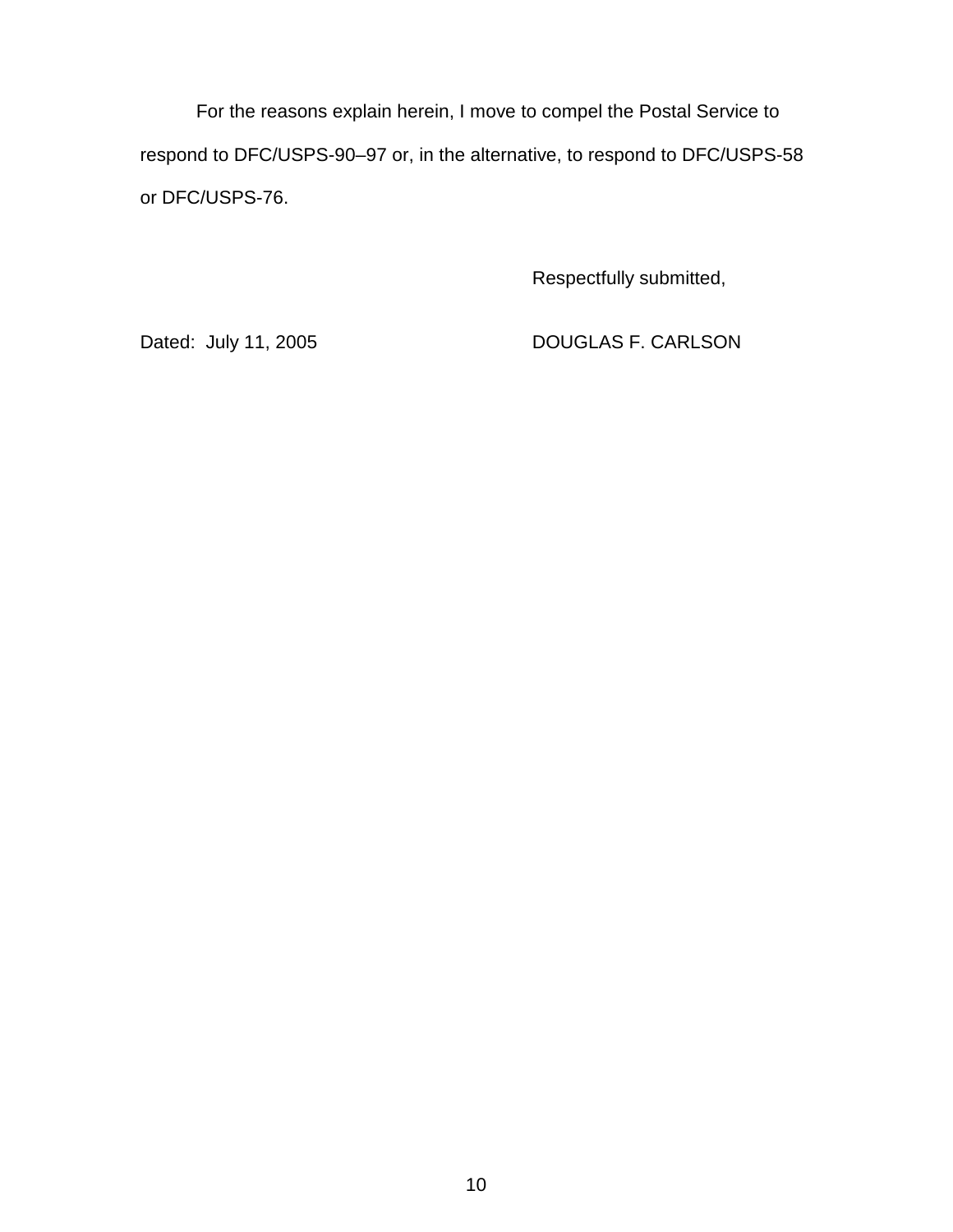# **APPENDIX**

**DFC/USPS-90**. Please refer to the response to DFC/USPS-76.

- a. Please select a non-holiday weekday between June 20, 2005, and July 5, 2005. For origin ZIP Code 94612 on the selected weekday, please provide the number of ZIP Codes to which Next Day Service is available.
- b. For origin ZIP Code 94612 on Saturday, June 25, 2005, or Saturday, July 2, 2005, please provide the number of ZIP Codes to which Next Day Service is available.
- c. Please select a non-holiday weekday between June 25, 2005, and July 5, 2005. For origin ZIP Code 94612 on the selected weekday, please provide the number of addresses to which Next Day Service is available.
- d. For origin ZIP Code 94612 on Saturday, June 25, 2005, or Saturday, July 2, 2005, please provide the number of addresses to which Next Day Service is available.

**DFC/USPS-91**. Please refer to the response to DFC/USPS-76.

- a. Please select a non-holiday weekday between June 20, 2005, and July 5, 2005. For origin ZIP Code 30304 on the selected weekday, please provide the number of ZIP Codes to which Next Day Service is available.
- b. For origin ZIP Code 30304 on Saturday, June 25, 2005, or Saturday, July 2, 2005, please provide the number of ZIP Codes to which Next Day Service is available.
- c. Please select a non-holiday weekday between June 25, 2005, and July 5, 2005. For origin ZIP Code 30304 on the selected weekday, please provide the number of addresses to which Next Day Service is available.
- d. For origin ZIP Code 30304 on Saturday, June 25, 2005, or Saturday, July 2, 2005, please provide the number of addresses to which Next Day Service is available.

**DFC/USPS-92**. Please refer to the response to DFC/USPS-76.

a. Please select a non-holiday weekday between June 20, 2005, and July 5, 2005. For origin ZIP Code 48233 on the selected weekday, please provide the number of ZIP Codes to which Next Day Service is available.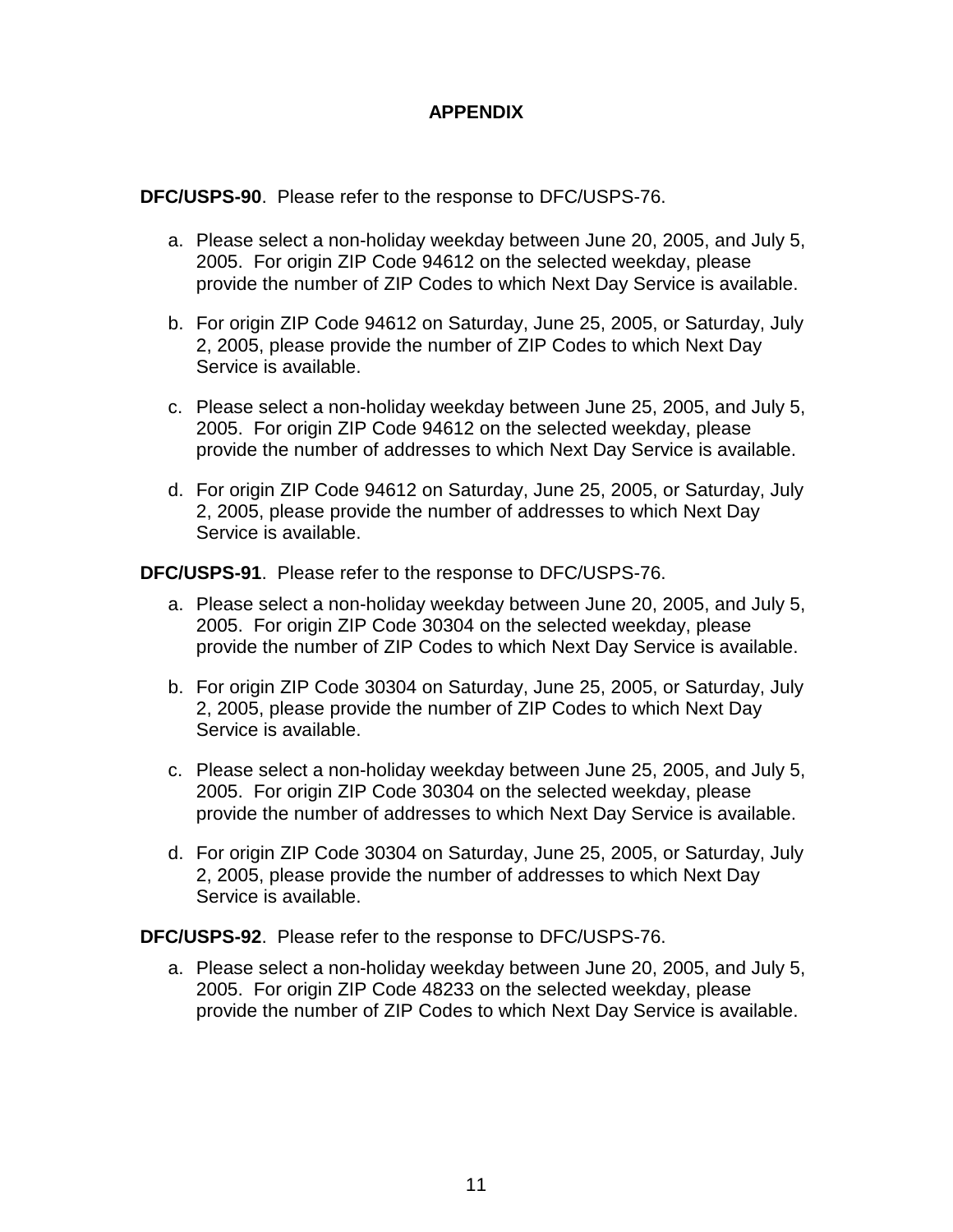- b. For origin ZIP Code 48233 on Saturday, June 25, 2005, or Saturday, July 2, 2005, please provide the number of ZIP Codes to which Next Day Service is available.
- c. Please select a non-holiday weekday between June 25, 2005, and July 5, 2005. For origin ZIP Code 48233 on the selected weekday, please provide the number of addresses to which Next Day Service is available.
- d. For origin ZIP Code 48233 on Saturday, June 25, 2005, or Saturday, July 2, 2005, please provide the number of addresses to which Next Day Service is available.

**DFC/USPS-93**. Please refer to the response to DFC/USPS-76.

- a. Please select a non-holiday weekday between June 20, 2005, and July 5, 2005. For origin ZIP Code 38130 on the selected weekday, please provide the number of ZIP Codes to which Next Day Service is available.
- b. For origin ZIP Code 38130 on Saturday, June 25, 2005, or Saturday, July 2, 2005, please provide the number of ZIP Codes to which Next Day Service is available.
- c. Please select a non-holiday weekday between June 25, 2005, and July 5, 2005. For origin ZIP Code 38130 on the selected weekday, please provide the number of addresses to which Next Day Service is available.
- d. For origin ZIP Code 38130 on Saturday, June 25, 2005, or Saturday, July 2, 2005, please provide the number of addresses to which Next Day Service is available.

**DFC/USPS-94**. Please refer to the response to DFC/USPS-76.

- a. Please select a non-holiday weekday between June 20, 2005, and July 5, 2005. For origin ZIP Code 83708 on the selected weekday, please provide the number of ZIP Codes to which Next Day Service is available.
- b. For origin ZIP Code 83708 on Saturday, June 25, 2005, or Saturday, July 2, 2005, please provide the number of ZIP Codes to which Next Day Service is available.
- c. Please select a non-holiday weekday between June 25, 2005, and July 5, 2005. For origin ZIP Code 83708 on the selected weekday, please provide the number of addresses to which Next Day Service is available.
- d. For origin ZIP Code 83708 on Saturday, June 25, 2005, or Saturday, July 2, 2005, please provide the number of addresses to which Next Day Service is available.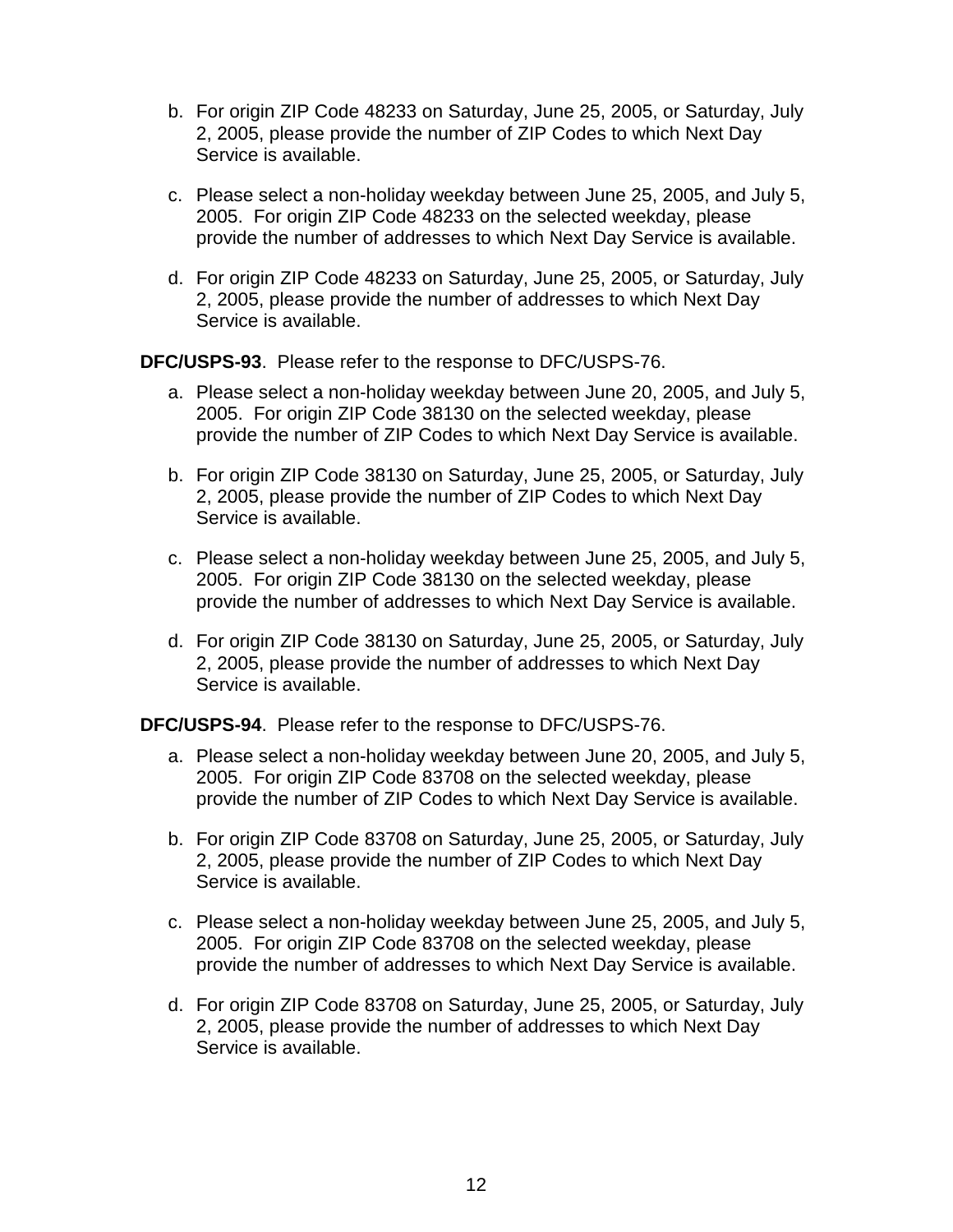### **DFC/USPS-95**. Please refer to the response to DFC/USPS-76.

- a. Please select a non-holiday weekday between June 20, 2005, and July 5, 2005. For origin ZIP Code 63155 on the selected weekday, please provide the number of ZIP Codes to which Next Day Service is available.
- b. For origin ZIP Code 63155 on Saturday, June 25, 2005, or Saturday, July 2, 2005, please provide the number of ZIP Codes to which Next Day Service is available.
- c. Please select a non-holiday weekday between June 25, 2005, and July 5, 2005. For origin ZIP Code 63155 on the selected weekday, please provide the number of addresses to which Next Day Service is available.
- d. For origin ZIP Code 63155 on Saturday, June 25, 2005, or Saturday, July 2, 2005, please provide the number of addresses to which Next Day Service is available.

**DFC/USPS-96**. Please refer to the response to DFC/USPS-76.

- a. Please select a non-holiday weekday between June 20, 2005, and July 5, 2005. For origin ZIP Code 60607 on the selected weekday, please provide the number of ZIP Codes to which Next Day Service is available.
- b. For origin ZIP Code 60607 on Saturday, June 25, 2005, or Saturday, July 2, 2005, please provide the number of ZIP Codes to which Next Day Service is available.
- c. Please select a non-holiday weekday between June 25, 2005, and July 5, 2005. For origin ZIP Code 60607 on the selected weekday, please provide the number of addresses to which Next Day Service is available.
- d. For origin ZIP Code 60607 on Saturday, June 25, 2005, or Saturday, July 2, 2005, please provide the number of addresses to which Next Day Service is available.

**DFC/USPS-97**. Please refer to the response to DFC/USPS-76.

- a. Please select a non-holiday weekday between June 20, 2005, and July 5, 2005. For origin ZIP Code 51101 on the selected weekday, please provide the number of ZIP Codes to which Next Day Service is available.
- b. For origin ZIP Code 51101 on Saturday, June 25, 2005, or Saturday, July 2, 2005, please provide the number of ZIP Codes to which Next Day Service is available.
- c. Please select a non-holiday weekday between June 25, 2005, and July 5, 2005. For origin ZIP Code 51101 on the selected weekday, please provide the number of addresses to which Next Day Service is available.